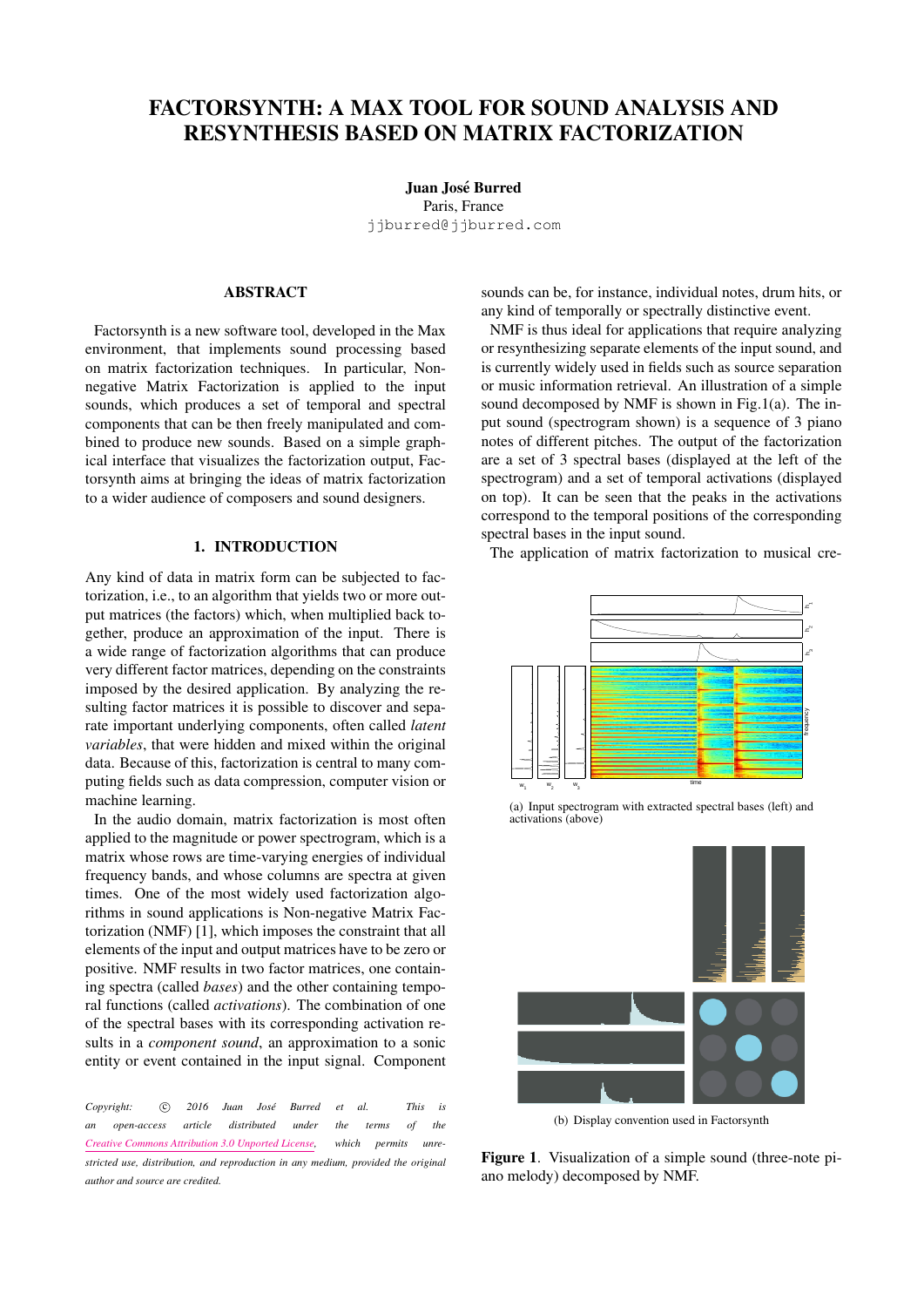ation is fairly recent [\[2–](#page-4-1)[5\]](#page-4-2). As a sound decomposition method, it fits well into the analysis/resynthesis paradigm of computer and electronic music, in which a sound is modified by manipulating parameters resulting from its previous analysis (or, in cross-synthesis, from the analysis of a second sound). In traditional additive analysis/resynthesis (phase vocoder), the decomposition bases are sinusoids. In this context, matrix factorization can be seen as a higher-abstraction version of additive analysis/resynthesis in which each sinusoid has been replaced by a full spectrum.

A framework for performing sound modifications and cross-synthesis based on factorization was presented in [\[6\]](#page-4-3). This article presents a graphical implementation thereof in the Max environment. The basic principle of Factorsynth is the ability to freely recombine any spectral basis with any temporal activation resulting from factorization. In other systems aimed at analysis and separation, each basis always remains coupled with its corresponding activation, since the goal is to reconstruct elements that are actually present in the original sound. In contrast, here the goal is to create new sounds, and so arbitrary recombinations are allowed.

A preliminary implementation was presented in the form of a command-line executable [\[6\]](#page-4-3), which was of limited usability and control capabilities. The new Max version provides a graphical interface and thus the possibility for the user to visualize the result of factorization, listen to the separated components, edit the extracted bases and activations, and closely control the resynthesis process. The ability to freely perform any base/activation combination is emphasized by the central element of the graphical interface: a switchboard that symbolizes the couplings between bases and activations. An example of the Factorsynth visualization of factorization and recombination is shown in Fig[.1\(b\),](#page-0-1) which corresponds to the same three-note piano sound of Fig[.1\(a\).](#page-0-0) For easier alignment, the spectral bases are displayed above the switchboard, and the temporal activations to its left. An activated button on the switchboard means that the basis above it and the activation to its left are to be combined for resynthesis. In the figure example, the switchboard has its diagonal elements activated, which means that in this case resynthesis will approximate the original sound without modifications.

Factorsynth is freely available for download<sup>[1](#page-1-0)</sup>. Several sound examples are also presented in the download page.

## 2. THE FACTORSYNTH INTERFACE

A number of controls are available in the interface, together with the display of the components and of the switchboard. Two usage scenarios will be considered here: the manipulation of a single sound and cross-synthesis.

#### 2.1 Single-sound manipulation

Fig[.2](#page-1-1) shows the Factorsynth interface in a single-sound manipulation scenario, running on Max 7. Note that the

<span id="page-1-1"></span>

Figure 2. Main interface of Factorsynth for processing of a single sound.

interface allows to load two files; for single-sound processing, only the first file is loaded. Next to the file name is a menu to select the number of components for the extraction. Remember that one component corresponds to one base/activation pair. In Fig[.2,](#page-1-1) six components have been set for factorization.

When the number of components is chosen, the size of the switchboard and the number of display areas for the bases and activations are adjusted. NMF decomposition is launched when clicking on the 'factorize' button corresponding to the loaded sound. Computation time is around 25% of the length of the input file (a 4s file will take 1s to decompose). After computation, the display areas are filled with the bases (above) and the activations (at the left). The bases are displayed in logarithmic amplitude and linear frequency.

Clicking the 'factorize' button again repeats factorization. Successive factorization runs can produce slightly different results since NMF is a numerical optimization algorithm that relies on random initialization<sup>[2](#page-1-2)</sup>. This can result in small amplitude differences and, more noticeably, a different ordering of the output bases and activations.

There is a scale ambiguity of the factors produced by any factorization, since a product  $(cx) \times (y/c)$  is the same for any value of c. In other words, it is possible to arbitrarily transfer energy from the bases to the activations, or viceversa, without changing the validity of the factorization. In Factorsynth, the following convention has been applied:

- 1. First, the spectral bases are *individually* maxnormalized (i.e., re-scaled so that they all reach the maximum amplitude of the display area) and the resulting energy differences transferred to the activations.
- 2. Then, for display, the activations are *globally* maxnormalized (i.e., re-scaled so that only one reaches the maximum amplitude).

<span id="page-1-0"></span><sup>1</sup> <http://www.jjburred.com/software/factorsynth>

<span id="page-1-2"></span><sup>2</sup> The interested reader can find details about the NMF algorithm in the extensive literature (e.g.: [\[7\]](#page-4-4)).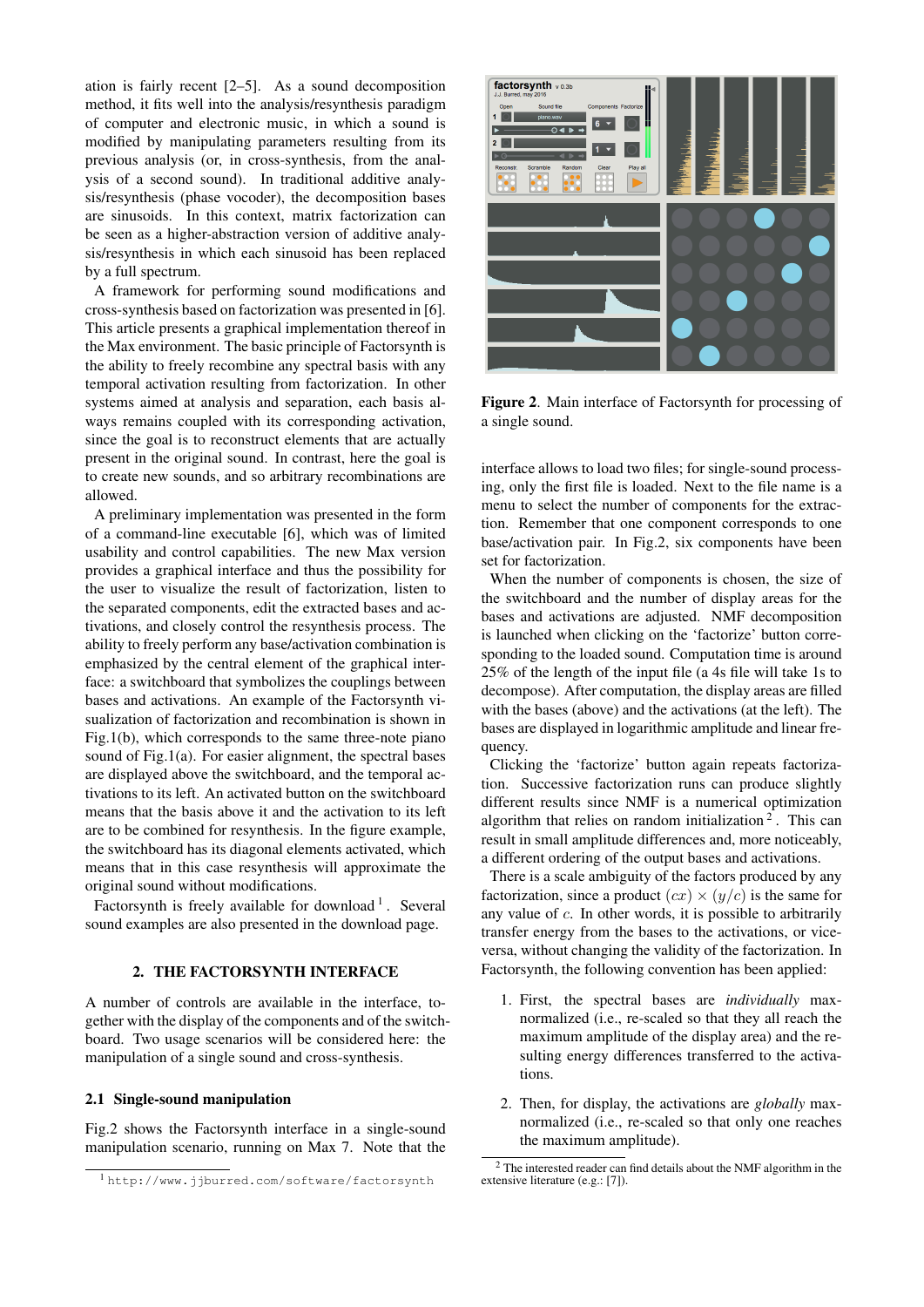<span id="page-2-0"></span>

Figure 3. Modes for automatic switchboard configuration.

What this means in terms of interpretation of the graphical output is that the energy information is contained in the activations. A low-energy component will have a lowamplitude activation (such as the last component at the bottom of Fig[.2\)](#page-1-1), but its spectral base will still span the whole display range.

The bases and activations are displayed on editable multislider objects, so that the user can draw on them to modify the sound to be resynthesized.

The user can then click on the switchboard buttons to assign the desired base/activation pairs for the resynthesis. When clicking on a switchboard button, a resynthesis and playback of the corresponding base/activation pair is instantly launched (the computation time needed for resynthesis is negligible) in order to listen to that separate component. Thus, buttons on the diagonal will play coupled base/activation pairs which were present in the original sound, and off-diagonal buttons will generate artificial components not originally present. Once the desired individual connections have been made, the full resynthesized sound can be played by clicking on the 'play all' button.

Instead of manually selecting the switchboard connections, there are 4 buttons to set them up automatically (see Fig[.3\)](#page-2-0):

- Reconstruction. Sets the diagonal buttons on, all the others off. When full resynthesis is performed, this results in the playback of an approximation of the original sound. Reconstruction is never identical to the input, since NMF, like most factorization algorithms, is approximate.
- Scramble. Generates a random permutation of the connections. The connections are one-to-one (injective).
- Random. All connections are randomly chosen. Repetitions are possible: a single activation can control several bases, or several activations can control a single base.
- Clear. Sets all connections to zero.

## 2.2 Cross-synthesis

When two input sound files are selected, the interface enters in cross-synthesis mode (Fig[.4\)](#page-2-1). The switchboard is divided into four parts. The two parts on the diagonal (with the blue buttons) correspond to the single-sound manipulation connections, controlling the base/activation combinations within each of the input sounds. The two other

<span id="page-2-1"></span>

Figure 4. Factorsynth interface in cross-synthesis mode.

sectors of the switchboard, distinguished by their red buttons, control connections between bases of one sound and activations of the other, thus generating *cross-components*.

In this type of factorization-based cross-synthesis [\[5\]](#page-4-2), internal temporal elements of one sound can thus control internal spectral shapes of the other.

## 3. RESYNTHESIS

It is worth going into some detail about the resynthesis process in order to understand the sonic results of Factorsynth. As its name implies, NMF works only on real, non-negative numbers, which means that phase information is discarded and only magnitude or power spectrograms are taken as the input. The combination of bases and activations (also comprised of real numbers) produce a set of magnitude spectrograms from which the synthesized output sounds have to be generated. Since the phase information was discarded from the outset, there are two options at this point:

- Either new phase information is generated randomly or by means of an optimization method, such as the Griffin and Lim algorithm [\[8\]](#page-4-5), or
- Phase information is taken from the original input complex spectrogram.

The second option has been chosen for Factorsynth due to its superior sound quality and faster computation time. However, instead of directly attaching the input phases to the output spectrogram, Factorsynth uses Wiener filtering [\[6\]](#page-4-3), which is known from source separation to produce more natural sounds.

Wiener filtering consists of computing a time-frequency mask from the output magnitude spectrograms that, when applied (by element-wise multiplication) to the input complex spectrogram produces the output spectrogram. Such a Wiener mask can be understood as a time-varying filter that is, in effect, performing subtractive synthesis from the input sound. Once the output complex spectrogram has been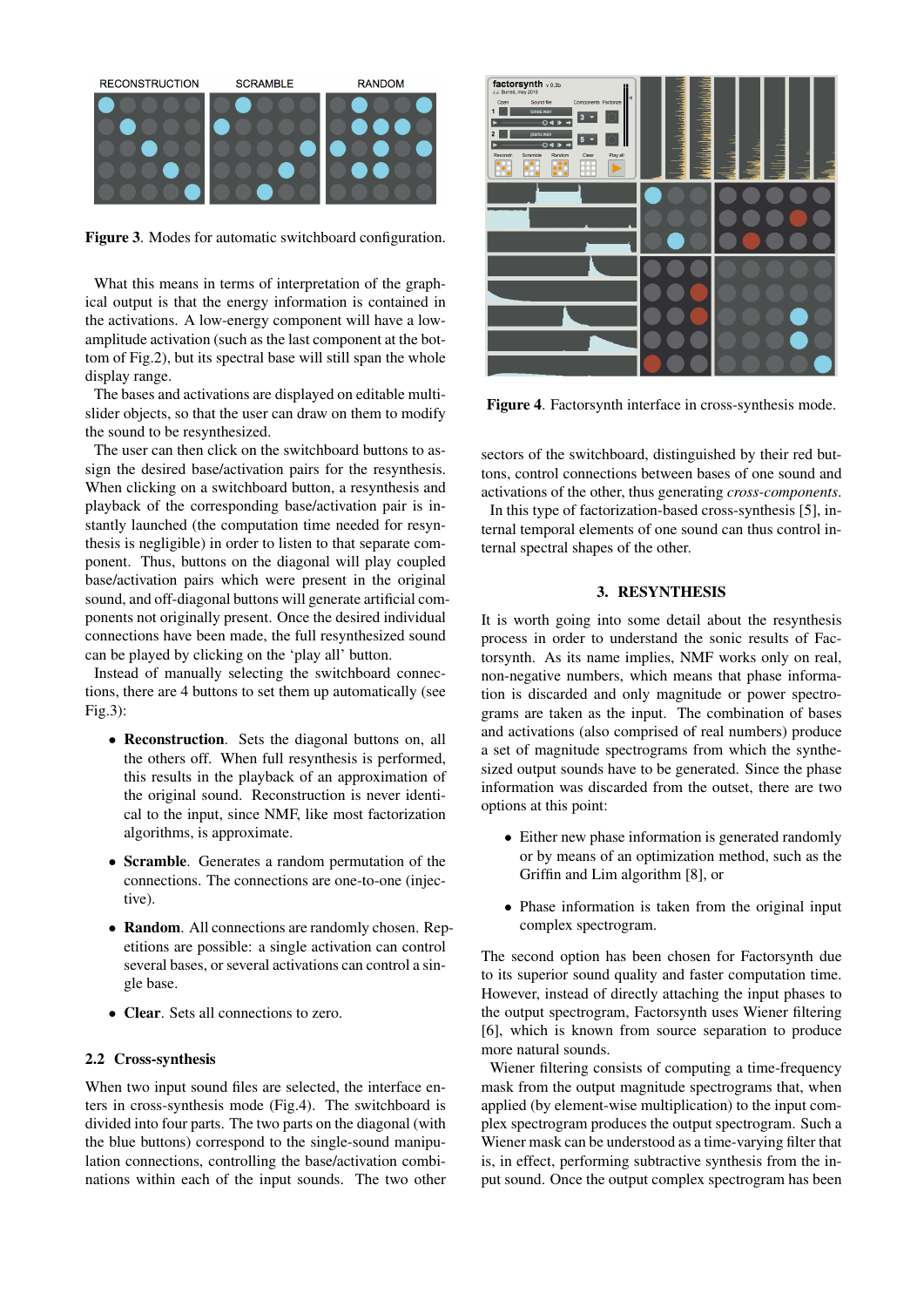obtained in this way, an overlap-add algorithm is applied to invert it and produce the output time-domain signal.

The choice of Wiener filtering for resynthesis has an important implication for Factorsynth: if a high-energy activation is combined with an originally unrelated basis, it can happen that the resulting component will nevertheless be of low energy. Indeed, frequency contents can be hardly amplified if there is only little energy at those frequencies in the corresponding position of the input sound.

Factorsynth is able to handle both mono and stereo signals. For stereo signals, NMF is applied to the sum of both channels, and the resulting time-frequency masks are applied to both left and right input spectrograms to generate each of the output channels.

## 4. THE FACTORSYNTH∼ EXTERNAL

The core of the Factorsynth Max patch is the factorsynth∼ external object. It implements both NMF decomposition and Wiener resynthesis. Each factorsynth∼ object handles a single input file, so for cross-synthesis, two instances are needed. Linear algebra operations inside the object (FFTs, matrix multiplications, outer products...) are implemented using Apple's highly optimized vDSP library, part of the Accelerate framework.

A usage example for both factorization and resynthesis is shown in Fig[.5.](#page-3-0)

#### 4.1 Factorization operation

The sequence of operations needed to perform a factorization is the following:

<span id="page-3-0"></span>

Figure 5. Usage example of the factorsynth∼ external.

- 1. The number of components  $K$  is passed as an integer to the left inlet.
- 2. A message of the form decomp filename is passed to the left inlet, launching spectrogram computation and NMF factorization. The specific NMF algorithm implemented in factorsynth∼ is Kullback-Leibler (KL) NMF.
- 3. Activations are output from the third outlet as a sequence of  $K$  lists.
- 4. Bases are output from the fourth outlet as a sequence of  $K$  lists.

The output list sequences could then, for instance, be handled by gate objects to be sent to separate display areas, as shown in Fig[.5.](#page-3-0)

#### 4.2 Resynthesis operation

To launch a resynthesis with a given set of base/activations pairs, the following operation sequence must be performed:

- 1. A sequence of lists are read into the middle inlet, containing the activations.
- 2. A sequence of lists are read into the right inlet, containing the bases.
- 3. A bang is sent to the right inlet, signaling the end of the incoming data and launching the computation of the global Wiener mask and its application to the input spectrogram. There is no need to reload the input audio file since the spectrograms are stored in memory for every instance of a factorsynth∼ object.
- 4. The masked spectrogram is converted back into the time domain using the overlap-add technique. The resulting audio is output as a mono signal from the first outlet, or as a stereo signal from the left and second outlets.

#### 5. FUTURE DEVELOPMENTS

Aside from being computationally intensive (as mentioned before, around 25% of the input file length), NMF factorization is an intrinsically off-line operation, since the full length of the input signal has to be observed prior to starting the decomposition algorithm. Thus, the current version of Factorsynth is non-real-time and works only on sound files. An important goal for future versions is the ability to process incoming audio data in real- or near-real-time.

A relatively straightforward way of implementing a realtime cross-synthesis would be to perform a preliminary factorization of a sound and then use an arbitrary selection of its stored spectral bases to filter the incoming audio stream. A second, most sophisticated way would be to explore online factorization algorithms [\[9\]](#page-4-6) and assess the feasibility of a quick decomposition of the input stream.

Another direction for future developments will be the exploration of alternative interfaces for the representation and recombination of the extracted bases and activations. The